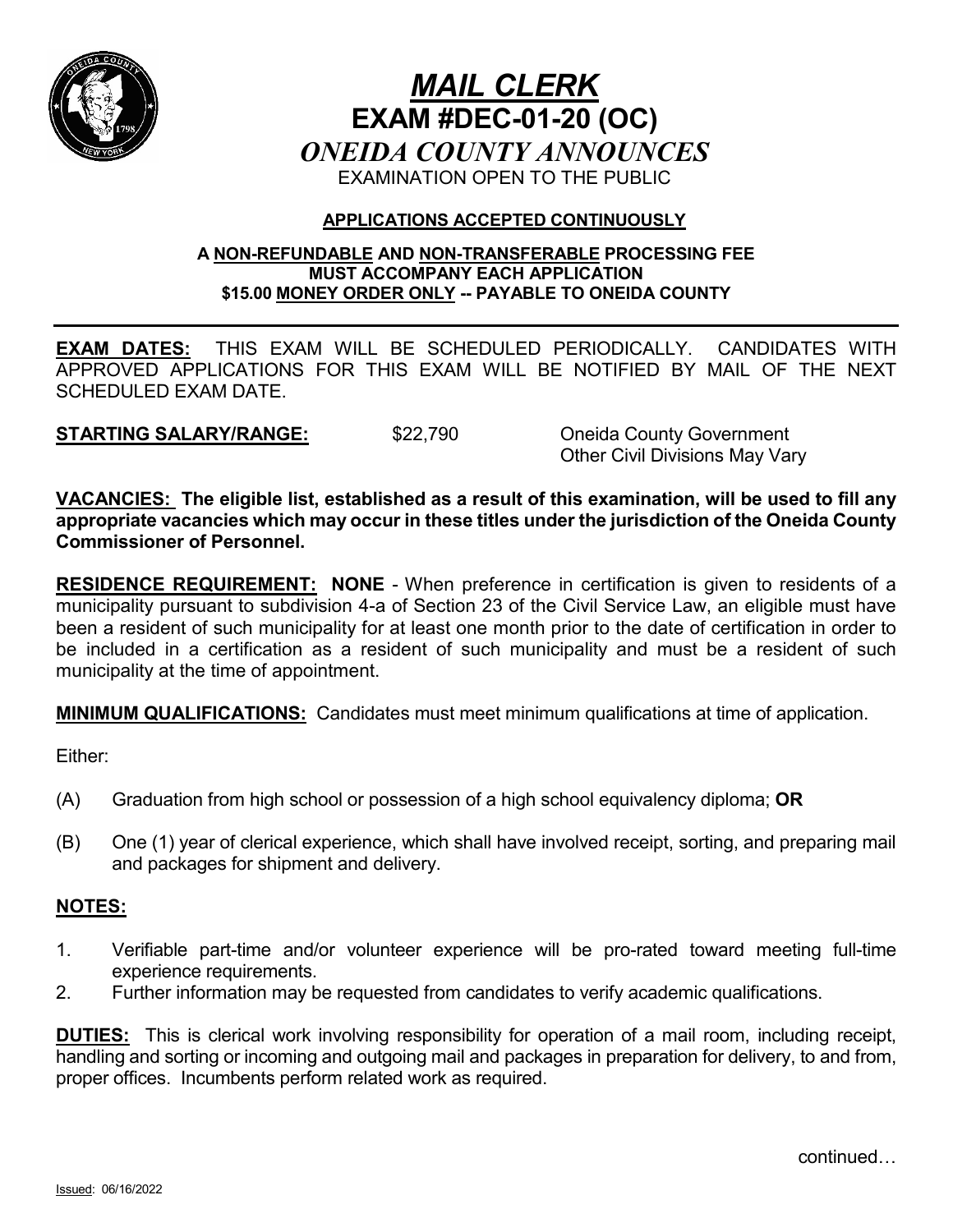#### **MAIL CLERK #DEC-01-20 (OC)** Page Two

**PC-ADMINISTERED TEST:** The test will be administered on a personal computer (PC). Candidates need no prior knowledge of computers in order to take the test. The test uses a simple point-and-click system that is thoroughly explained through an animated instruction program. Candidates will be given a sample test on which to practice before the actual test begins. This test is designed to evaluate knowledge, skills, and/or abilities in such areas as:

## **1. ALPHABETIZING:**

These questions test your ability to file material in alphabetical order.

### **2. CLERICAL OPERATIONS WITH LETTERS AND NUMBERS:**

These questions test your skills and abilities in clerical operations involving, comparing, checking and counting. The questions require you to follow the specific directions given for each question which may involve alphabetizing, comparing, checking and counting given groups of letters and/or numbers.

**CALCULATORS ARE RECOMMENDED:** Unless specifically prohibited, candidates are permitted to use QUIET, hand-held, solar- or battery-powered calculators ONLY. Devices with typewriter keyboards, such as cell phones, computers or devices which can be hooked up to a computer, spell-checkers, personal digital assistants, address books, language translators, dictionaries and any similar devices are **PROHIBITED**.

**ELIGIBLE LISTS:** Candidates who meet the qualifications, and pass this examination, will have their names placed on the Eligible List, in the order of final scores, regardless of the date on which they filed or took the test. The names of qualified candidates will remain on the Eligible List for one year. Appeal of ratings will not be allowed, as the opportunity for re-test exists.

**RETEST POLICY:** Retest for this continuous recruitment examination is permitted after six months.

**TERMINATION OF THE PROGRAM:** Oneida County Department of Personnel reserves the right to terminate this special recruitment program at any time, and re-establish a program of periodic testing for this title.

**TEST GUIDE:** A *"Guide to Taking the Examination for the Clerical Series"* is available on the New York State Department of Civil Service website: <https://www.cs.ny.gov/testing/testguides.cfm>.

continued…